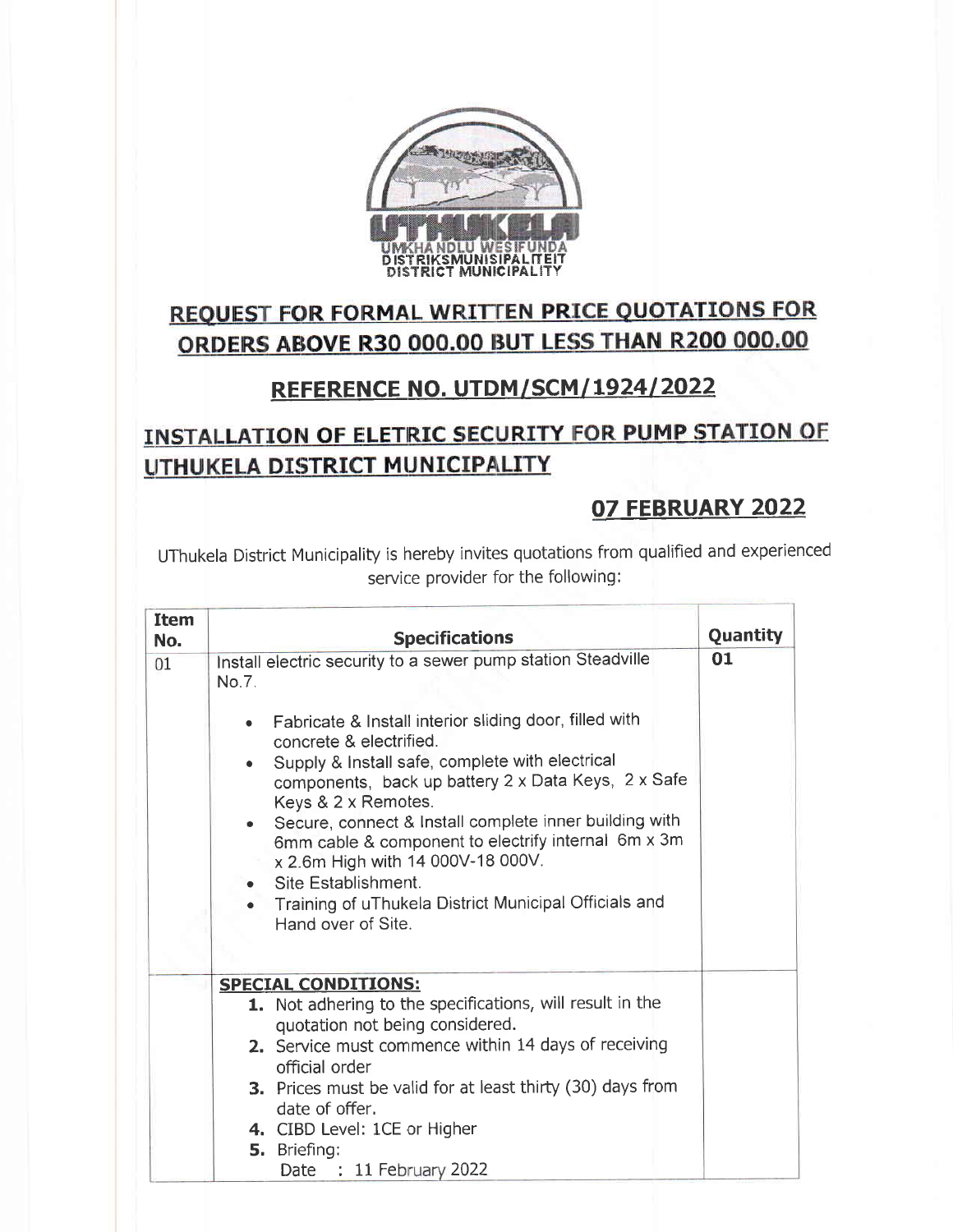| Time | $: 11H00$ am |  |
|------|--------------|--|

Venue : SCM Office (Departure Point)

5. Faxed or e-mailed quotations will not be accepted.

#### GENERAL CONDITIONS:

#### Quotations must be submitted using the official quotation form obtainable from the Supply Chain Management Unit office (Procurement) Room 51.

- 1. Sealed quotations outwardly marked: Ref. No. UTDM/SCM/1924/2021: Installation of electric security to sewer pump station\_must be addressed to the **Municipal Manager** and placed in the Tender Box, 36 Lyell Street, Ladysmith, not later than 12H00 on Monday 14 February 2022.
- 2. MBD1, MBD4, MBD6.1, MBD6.2, M8D6.11, MBDS and MBD9 forms must be filled in and submitted **together with the quotation**.
- 3. All Quotations will be evaluated on a point system in accordance with the provisions of the Preferential Procurement Policy Framework Act No. 5 of 2OOO and the revised PREFERENTIAL PROCUREMENT REGULATIONS, 2017.
- 4. In terms of Requiation 6, the 80/20 preference point system will be applicable, with 80 points for Price and 20 Points for B-BBEE Status Level of Contribution.
- 5. Prices quoted must include value added tax, delivery charges and off-loading to the municipal premises.
- 5. Any quote will not necessary be accepted and the Council Reserves the Right to Accept the whole or any Part of Any quote.
- 7. Certified Copy of Sanas: B-BBEE Certificated or Proof of Exemption must be included in the Bid document.
- 8. A valid original Tax clearance certificate must be submitted together with the document.
- 9. Prices altered by means of correction fluid will not be considered
- l0.Preference will be given to Database Suppliers
- 11.A current (30 days) Business and or Business Residential municipal account for all services must be included in the bid document, even outside the UThukela District Municipal boundaries. In case of leasing, the lease agreement must be submitted, indicating who is responsible for water, electricity & rates.
- 12. Local production content must be filled, its compulsory.

Enquiries may be directed to: Trevor Mngoma

Tefl: 082 355 6772

/

Checked By: Lwazi Ngwenya (SCM Manager)